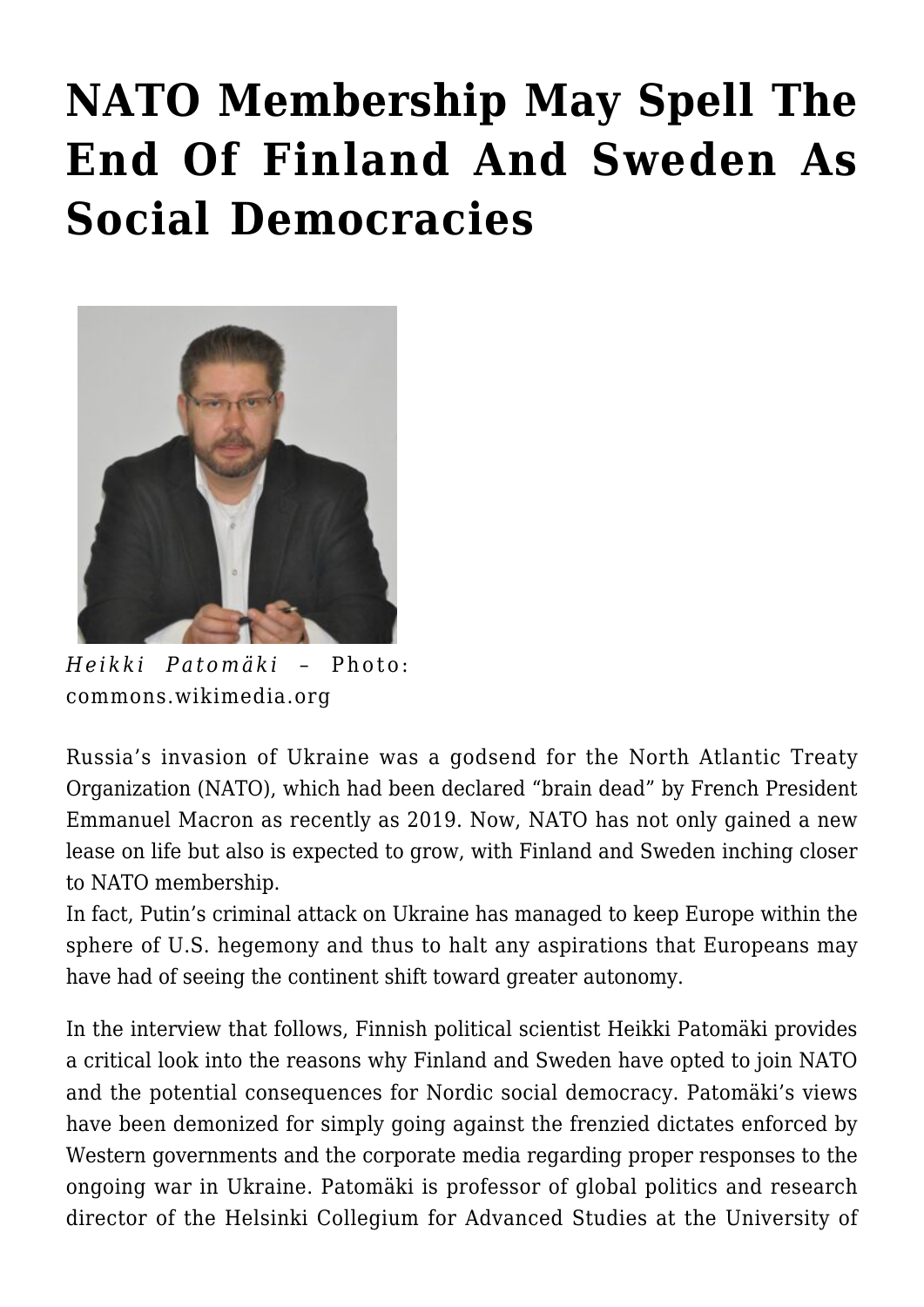Helsinki. He is a member of the Finnish Academy of Sciences and Letters and author of scores of books and academic articles.

*C.J. Polychroniou: Heikki, Russia's invasion of Ukraine has reinvigorated NATO. Indeed, a new era seems to be underway as Finland and Sweden have decided to end decades of neutrality and join the transatlantic alliance. Let's talk about Finland, which has a long and unique relationship with Russia on account of its history. Why does Finland want to join NATO? Is there really a security concern? What are the domestic debates surrounding its membership in NATO?*

*Heikki Patomäki:* A simple but very incomplete answer is that the actions of Putin's regime have caused Finland to join NATO. The first peak of support for NATO membership was in 2014-2015, but especially the impact of the 2022 invasion has been dramatic. While a significant part of the political elite has favored Finnish NATO membership for years either publicly or privately, for the bulk of the population the main motivation is now primarily fear. Most lay proponents of NATO seem to think membership will deter Russia from attacking Finland, which of course presupposes that such an attack is an imminent possibility. In their eyes, the North Atlantic alliance is like a big father with big guns who comes to protect us if needed. I think that is a rather primitive argument, even if somewhat understandable under the circumstances.

Finns — like many Europeans — seem to be relating themselves to this war in a very different way than to say the war in Syria or Yemen, or the wars in Iraq (2003-2011, 2013-2017). An aspect of this is clearly related to Eurocentrism: Ukraine is in Europe, and this war is close to us. The distance from Helsinki to Kyiv is about the same as that to the northernmost part of Finland. The invasion of Ukraine evokes historical memories of the Winter War (1939-40) and Russia as the eternal enemy. This evocation constitutes a regressive historical moment involving turning to stories that were prevalent in the 1920s and 1930s when the right was defining Finland as the outermost post of Western civilization against the "barbarism" of Russian Bolshevism. The current understanding is in sharp contrast to the developments after the Second World War when a new cooperative understanding of Finland's eastern neighbor evolved, despite very different social systems. What I hear now is Western Cold War mentality: The Russians are not only inherently bad but there may be no way we can ever cooperate with them again.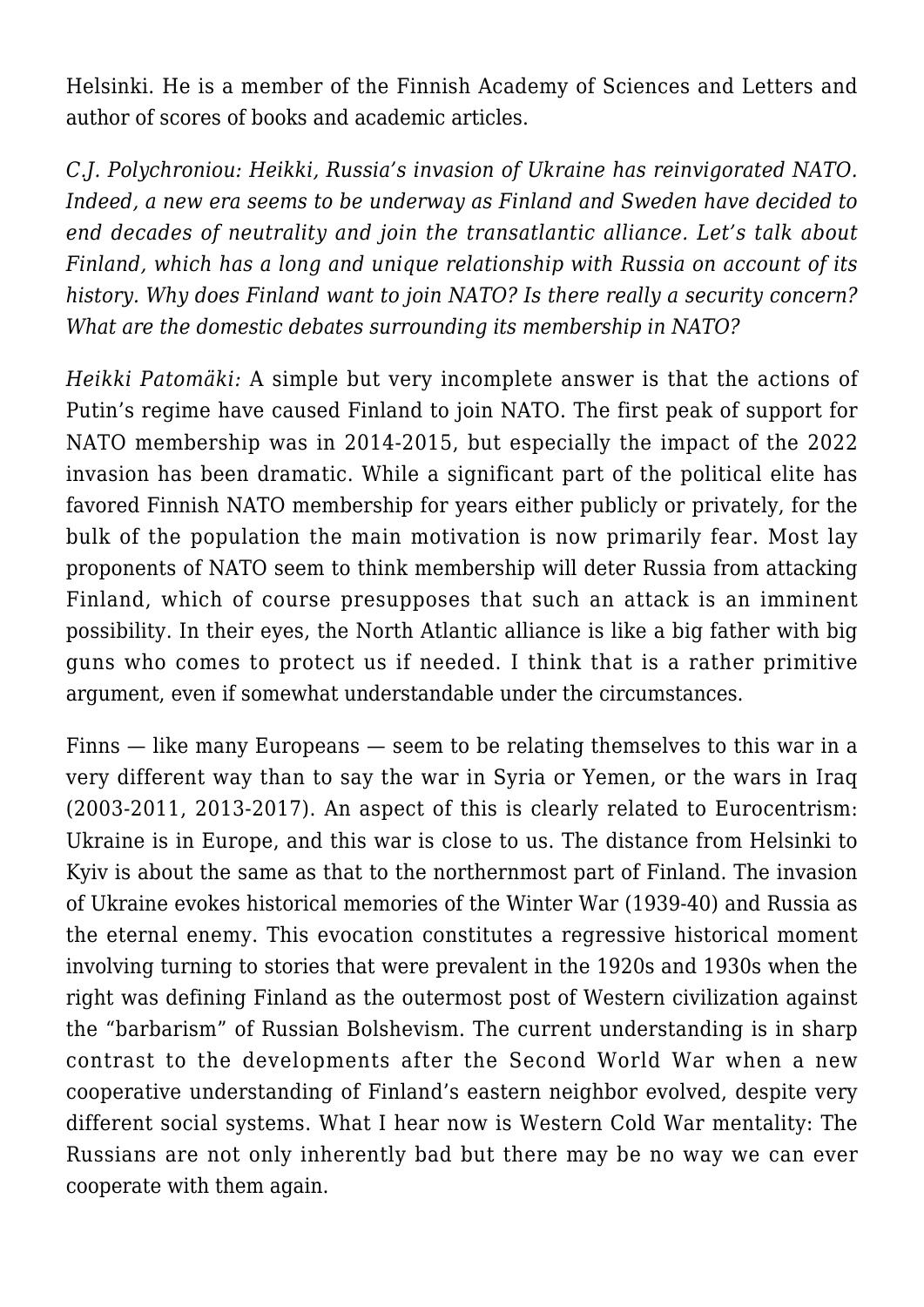At a deeper level, the impact of the Russian invasion cannot be disentangled from longer-term processes of political change. Responses to the invasion in Ukraine stem in important part from gradual changes in the taken-for-granted background of social understandings, media representations and political rhetoric, which have prepared the ground for what can be seen as a further shift to the right cutting across all political parties. In the 1990s, the identity of Finland was redefined as a Western country, and as a member of the EU, to replace the earlier idea of a neutral social-democratic Nordic country, though the two coexisted for some time. Neoliberalization in turn has gradually changed meanings, mentalities, practices and institutions in Finland, paving the way to the rise of nationalistauthoritarian populism in the 2010s that followed the global financial crisis of 2008-2009 and its aftermath, including the Euro crisis. Some details may be peculiar to Finland, but otherwise, these processes are common across the interconnected world.

Since 1994, Finland and Sweden have participated in NATO's Partnership for Peace plan. Particularly the Finnish armed forces have been matched with the NATO systems, culminating in a recent decision to buy 64 nuclear-weapons compatible F-35 fighters from the U.S. In the 2000s and 2010s, both countries participated in NATO's "peace-support" operations and concluded NATO host nation support agreements. Hence, the invasion and the consequent turn in public opinion have merely enabled and triggered the ultimate step in the long process of integration with NATO, namely formal membership.

## *How would Finnish and Swedish accession to NATO contribute to European security?*

Despite the long process of integration with NATO, the step of formal membership is not insignificant. It has potentially far-reaching implications for international relations in Europe and globally. It is prone to spell the end to Nordic progressive internationalism, at least for now.

Whereas during the Cold War the Nordic countries achieved a pluralist and nonmilitary security community amongst themselves and promoted solidarity and common good in their external relations, the step of joining NATO is accompanied by the militarization of society and belief in the capacity of the military might prevent war through superior deterrence. Ultimately, this step is based on the theory of deterrence — including nuclear deterrence — that relies on the abstract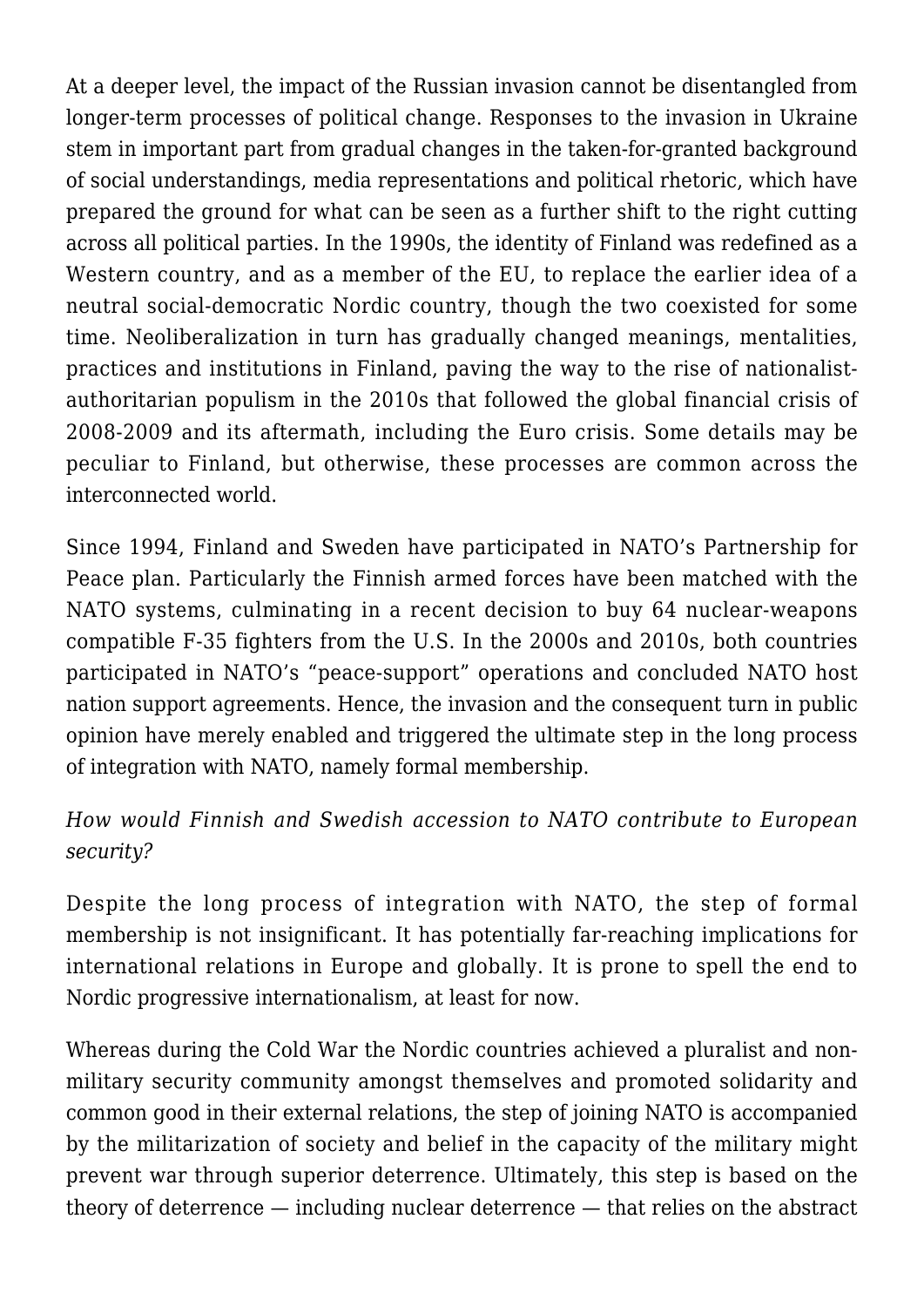calculative logic of self-interested and strategic rational actors. The shift resonates with a wider ideational shift toward the logic of rational choice and optimization under constraints, which is the basis of mainstream neoliberal economics. The concept of common or public good has disappeared from these discussions, except in the form of stability to be achieved by employing deterrence. The term deterrence means to frighten and to fill the other, who is feared, with fear. The ultimate form of this kind of deterrence is MAD, Mutually Assured Destruction. Whereas the Cold War-era neutrality was understood, at least at times, as an attempt to transform the worldwide conflict threatening humanity, the current response stems from a rather narrow self-regarding perspective that is committed to the theory of deterrence. Moreover, the fear of Russia includes a simplistic Manichean story about a hero fighting for freedom and democracy against an evil empire.

It is evident that Russia has started a highly counterproductive war, the byproducts of which now include Finnish and Swedish membership in NATO. A problem is that this membership is in turn a step in the process of escalation of the conflict between Russia and NATO and, so far to a lesser extent, between Russia and the EU. The NATO expansion eastward has been a key issue in the conflict that has escalated step by step since the 1990s. The problem is not only that Finnish and Swedish NATO membership threatens to further escalate the NATO-Russia conflict. This decision will also reinforce the EU's reliance on Washington. A more global problem is that this step is part of a process in which the world is increasingly divided into two camps in the world economy characterized by trade wars and weaponization of interdependence. Concerns about the effects of the expansion of Western military alliances are widely shared not only in Russia but also in the Global East and South. Moreover, this is no different from Australians and Americans being concerned about the alliance of the Solomon Islands with China. Current alliance formations and reformations are reminiscent of processes that led to the First World War. In the end looms the possibility of a global military catastrophe. Even if this does not happen immediately, such events are part of the development towards a catastrophe in the next 10-20 years — unless the course of world history is altered, for example by a new non-aligned movement.

*Russia has threatened to retaliate over membership move on the part of Finland and Sweden. Why is Russia terrified of Finland in particular joining NATO, and*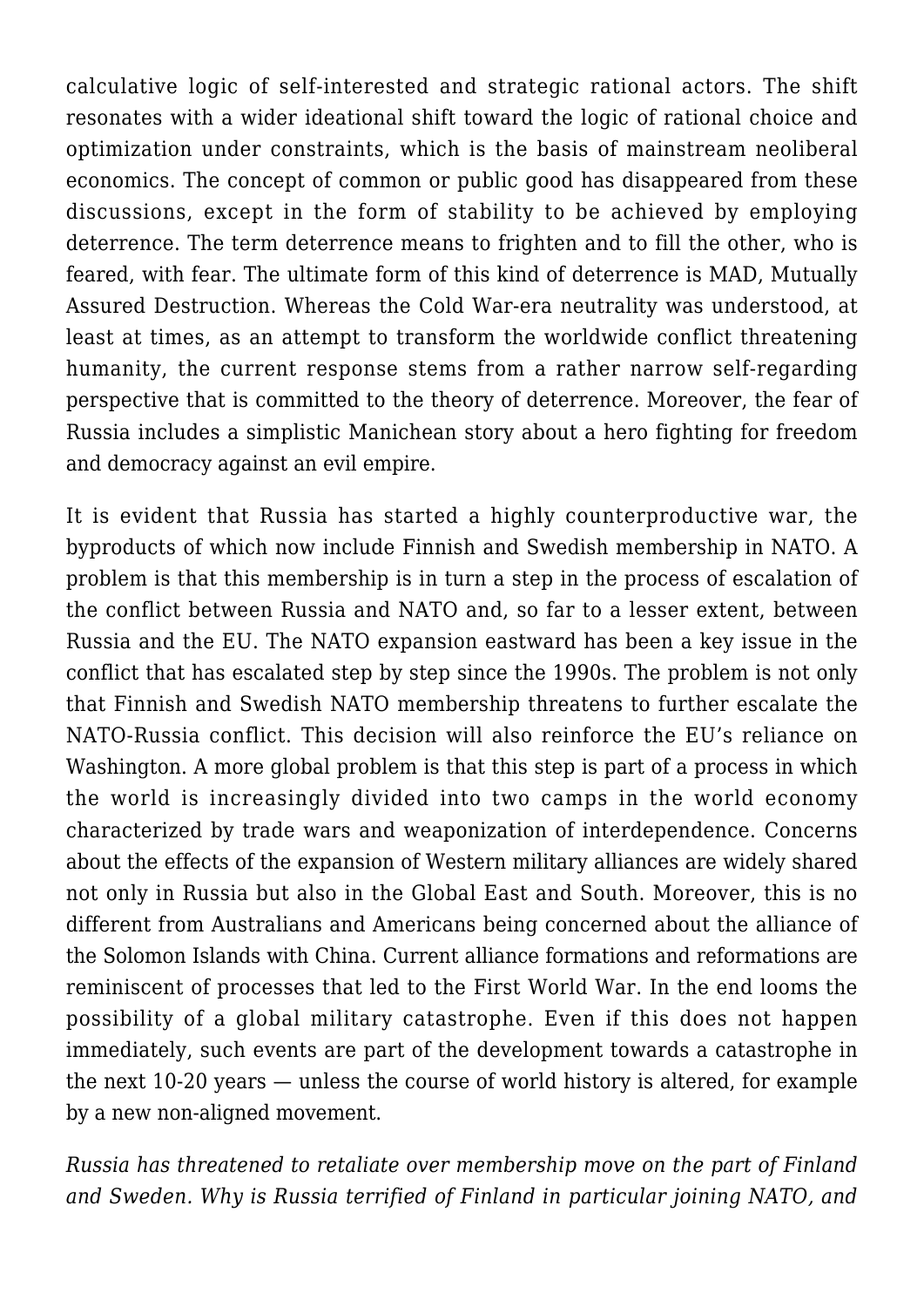## *how could it retaliate?*

The Russian perspective is relatively clear. Russia has been opposed to NATO expansion all the way through. For example, in the 1990s President Boris Yeltsin was often considered Western-minded, yet at the Organization for Security and Co-operation in Europe conference in Budapest in December 1994, he had a public outcry over plans to expand NATO. In various contexts, Yeltsin used consistently words such as "humiliation" and "fraud" to describe plans to extend NATO to the countries of Eastern (Central) Europe. Although in 2000-2001 Putin had discussions about the possibility of Russia joining NATO, what he seemed to have had in mind was the transformation of NATO into something more akin to the idea of the Organization for Security and Co-operation in Europe.

With increasing alienation between Russia and the neoliberal West in the 2000s, in Russia NATO has more and more often been framed as a security threat. Finland has more than 1300 kilometers (km) of border with Russia and is located close to its main centers, in particular St. Petersburg (only 300 km from Helsinki), Russia's Northern Fleet's headquarters and main base in the Kola peninsula (similarly close to the Finnish border), and Moscow (1.5 hours flight from Helsinki). Depending on the specific conditions of Finnish membership, membership may mean NATO military installations directly on the western side of Russia and an expansion of territory that would in effect be under U.S. military command in case of a war. The Russian military planners will have to respond by reorganizing their capabilities one way or another.

Nonetheless, the word "retaliation" in your question seems a bit too strong. This is even though for example Maria Zakharova, the spokesperson of the Russian Ministry for Foreign Affairs, has talked about "surprising military countermeasures and actions." Mostly the Putin regime appears to have adopted a line according to which Finnish NATO membership does not matter that much, not least because Finland was already so close to NATO. The downplaying of the importance of formal membership is in some contrast to the mutual understandings that prevailed until late 2021 and may indicate that Russian decision makers failed to anticipate this consequence of their invasion.

Moreover, any forceful interference — whether taking the form of manufactured migration flows, cyberattacks, or missile strikes — would be very counterproductive. Such an interference could only serve to further strengthen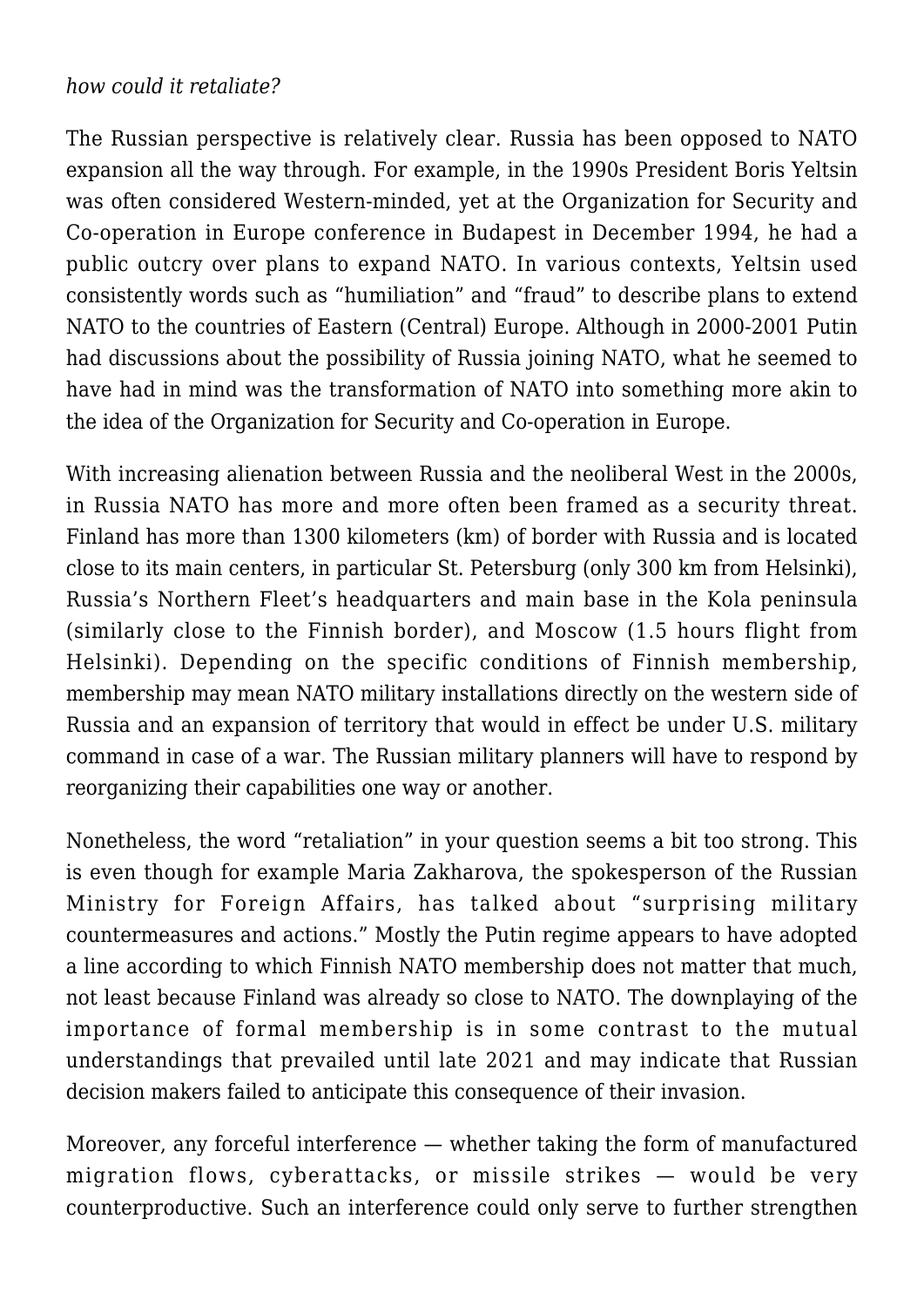the already strong Russophobia and Russia-hatred among the population and its support for NATO membership. The mood now is fairly belligerent and many Finns back the idea of "defeating" Russia in Ukraine by military means, whatever that may take or imply.

*Finland and Sweden are often described as being welfare capitalist societies, both still practicing a watered-down version of the Nordic model, which shows that economic prosperity can go hand in hand with the social welfare state. In fact, Finland has been named the happiest country in the world by the World Happiness Report for several years in a row. Do you think that Finland's decision to join NATO would undermine what is left of the social democratic model?*

While in terms of income (less so in terms of wealth distribution) Finland remains a relatively egalitarian country, the continuity to the era of social democracy is limited to certain functions of the democratic welfare state model, especially health and education. Both have been transformed in the neoliberal era, yet all citizens continue to have access to fairly inexpensive public health care and free education.

However, the health care system is increasingly dual track, part private, part semi-public, the latter involving a lot of private outsourcing. The educational system has been made more responsive to and selective in relation to the social background of pupils and students. Also, it has been reorganized following New Public Management and the pedagogical ideas premised on the innate capacities of the young people. Nonetheless, education remains free to all Finns and citizens of the EU, even at the university level. (Fees have been introduced to overseas students.)

What is striking but not widely discussed is the fact that there has been no real economic growth in Finland since 2007-2008. Yes, it is true that Finland remains prosperous and that in that sense economic prosperity can go hand in hand with the remains of the social welfare state. Nonetheless, the overall picture is complex. It is also true as you say that Finland has been named the happiest country in the world by the World Happiness Report for several years in a row. Happiness in these reports is a composite index, it does not refer to "happiness" as a feeling. This has been a continuing source of amusement among Finns, most of whom do not feel particularly "happy." For example, suicide in Finland takes place at a higher rate than the European Union average.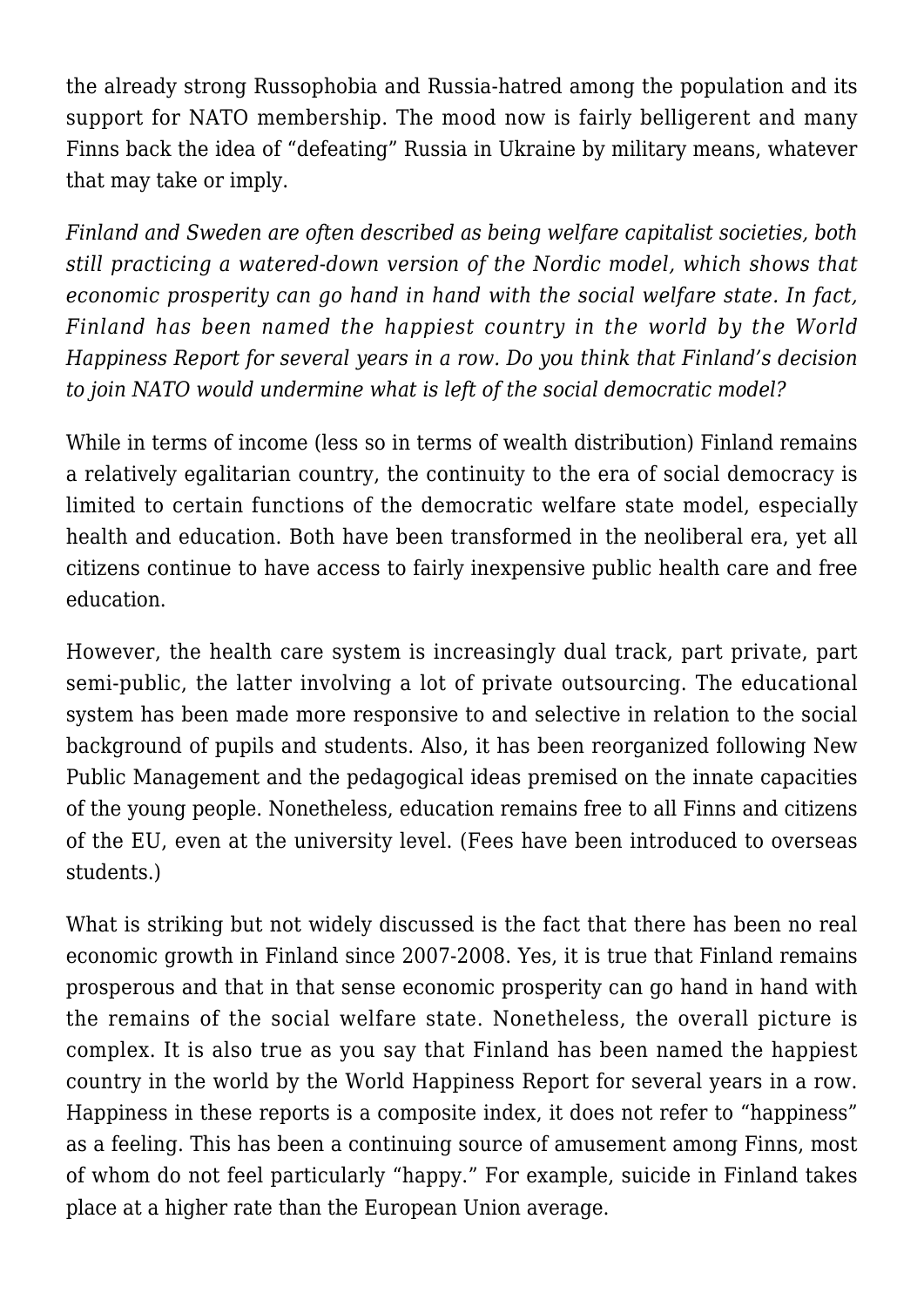It goes without saying that under these circumstances, what is left of the social democratic model is contested. Consider the case of the Left Alliance. The current Left Alliance is a moderate and culturally liberal social democratic party that has focused on domestic affairs, especially on social security, health, education and identity politics (for example LGBTQ issues), and to a degree also on national economic policy. The party is strongly in favor of active climate policy, but possible measures and political differences are seen primarily in national terms. All this is fine but also rather limited. Foreign and security policy has been largely left to other parties. The EU lies in the background, and the future of the union is not really discussed. For example, the Left Alliance has tacitly approved the idea that Finland is part of the "frugal four" in the EU. The lack of European and global vision explains why the party has now seemed so weak on the issue of NATO membership.

Traditionally, the Left Alliance has been strongly opposed to NATO membership but was divided in the parliamentary vote. Yet only a few Left Alliance MPs voted against the proposal of Prime Minister Sanna Marin's government. (The Left Alliance is part of the government coalition.) I hasten to add that the government decided already in December 2021, to buy 64 F-35 combat aircrafts from the U.S. at the price of at least 10 billion euros, while within the government, the Left Alliance is struggling to get a few extra tens of millions of euros to a particular social purpose. (Ten million is 1/1000 of 10 billion.) In the 1990s, the GDP share of military expenditure could have been as low as 1.1 percent but is now close to 2 percent (the NATO norm). For one, the director of the Finnish Institute of International Affairs is proposing that the GDP share should lie somewhere between 3 percent and 4 percent.

It seems to me that after their decisions to join NATO, Finland and Sweden are on the wrong side of history. For all I know, these decisions spell the end of the Nordic social democratic ideal.

## *Copyright* © Truthout. May not be reprinted without <u>permission</u>.

*C.J. Polychroniou* is a political scientist/political economist, author, and journalist who has taught and worked in numerous universities and research centers in Europe and the United States. Currently, his main research interests are in U.S. politics and the political economy of the United States, European economic integration, globalization, climate change and environmental economics, and the